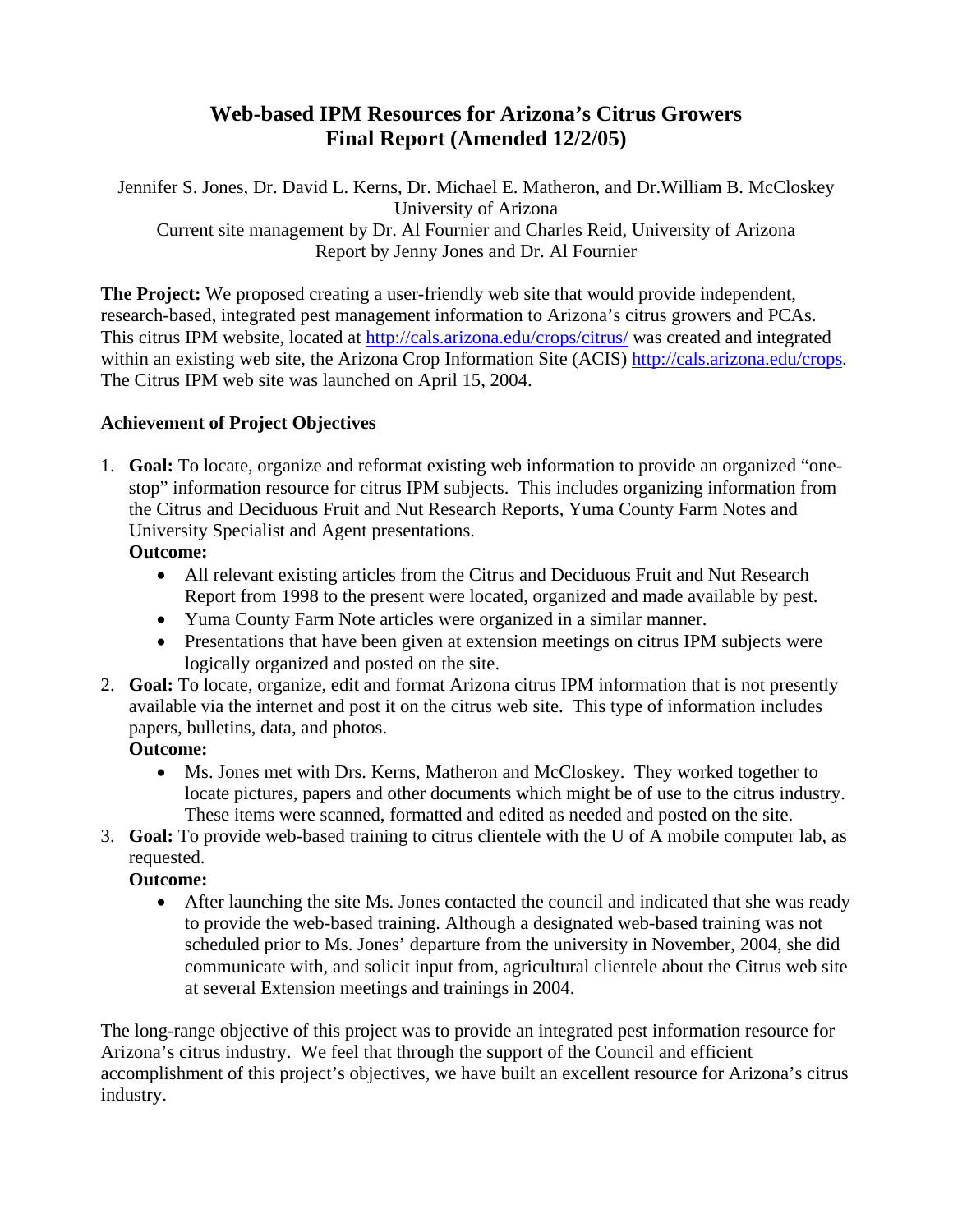#### **Benefits to the Citrus Industry**

- The ACIS Citrus web site now provides a broad range of useful science-based pest management information for growers, PCAs and industry professionals in a user-friendly format. It provides a "one-stop-shopping" source for information on citrus pest management in Arizona.
	- o Information on key insects, diseases and weeds of citrus in Arizona; information in the form of Extension bulletins, peer-reviewed research reports, diagnostic information, photos and presentations from UA specialists.
	- o Links to other relevant web sites, such as:
		- The UA Extension Plant Pathology website, where users can find diagnostic tools and information for important citrus diseases.
		- The University of California Integrated Pest Management site, which features additional information on citrus insects, diseases, and weeds.
	- o The ACIS photo library (a search for "citrus" yields 877 hits).
	- o Other sections of ACIS provide information on weather, irrigation, and other information of interest to growers.
- ACIS also provides a means to communicate issues of importance to the industry. This is done, not only by posting timely information of interest to citrus clientele, but also through the ACIS email list.
	- o For example, concerns this fall about the potential spread of Citrus Greening from its initial detection site in Florida led to a series of pest alerts, updates, and information bulletins about this disease from the Florida Department of Agriculture. These resources were promptly posted on the Citrus diseases page (http://ag.arizona.edu/crops/citrus/diseases.php).
	- o Clientele who join the ACIS list receive free notices about upcoming meetings, new pest alerts, and advisements when information is updated on ACIS. For example, the information posted about Citrus Greening was brought to subscriber's attention in an ACIS email update sent October 7. (Example ACIS email update attached.)
- The ACIS site and email list also provide an important avenue for two-way communication between citrus clientele and the university. Growers, PCAs and industry professionals can join the list or communicate their interests and needs to Dr. Al Fournier, UA IPM Program Manager and current ACIS webmaster, through an email link on the web site.

## **The Future of ACIS**

ACIS has continued to be a viable and important resource to Arizona's agricultural community following the regrettable departure of former coordinator Jenny Jones. We hope to continue to serve the citrus industry (and other agricultural sectors) by providing up-to-date science-based production and pest management information into the future. Our ability to meet this goal will be largely dependent on our ability to continue to secure resources for this purpose by leveraging university resources with government and industry grants to support specific projects of interest to stakeholders. For example, we recently secured modest funding through the UA College of Agriculture to hire a part-time student to help maintain ACIS. In turn, we will seek funds from other commodity groups to address their specific needs. We greatly appreciate the support that the Arizona Citrus Research Council has provided, which enables us to develop this resource on behalf